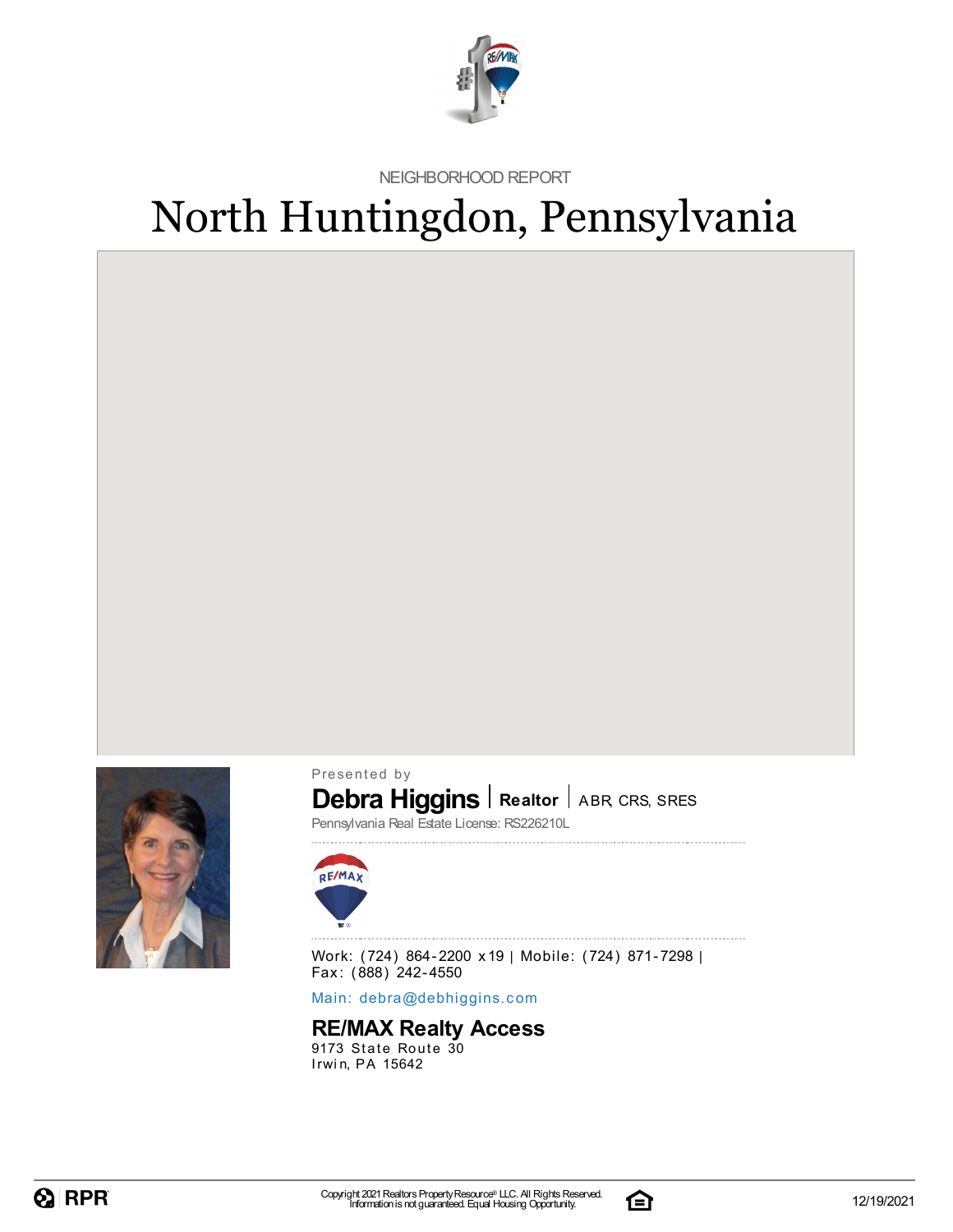

## Neighborhood: Housing Stats and Charts

|                                                         | North Huntingdon | <b>Westmoreland County</b> | Pennsylvania | <b>USA</b> |
|---------------------------------------------------------|------------------|----------------------------|--------------|------------|
| <b>Median Estimated Home Value</b>                      | \$251K           | \$211K                     | \$269K       | \$298K     |
| <b>Estimated Home Value 12-Month Change</b>             | $+10.2\%$        | $+2.8%$                    | $+9.2%$      | $+16.5%$   |
| <b>Median List Price</b>                                | \$200K           | \$175K                     | \$240K       | \$144K     |
| <b>List Price 1-Month Change</b>                        |                  | $-2.7\%$                   | $-2\%$       | $-4.3%$    |
| List Price 12-Month Change                              | $-11.1\%$        | $+3.6\%$                   | $+5.7\%$     | $+4%$      |
| <b>Median Home Age</b>                                  | 18               | 21                         | 52           | 41         |
| Own                                                     |                  | 77%                        | 69%          | 64%        |
| Rent                                                    |                  | 23%                        | 31%          | 36%        |
| \$ Value of All Buildings for which Permits Were Issued |                  | \$122M                     | \$5.08B      | \$307B     |
| % Change in Permits for All Buildings                   |                  | -4%                        | $+7%$        | $+13%$     |
| % Change in \$ Value for All Buildings                  |                  | $+10%$                     | $+9\%$       | $+10%$     |

#### Median Sales Price vs. Sales Volume

Thischart comparesthe price trend and salesvolume for homesin an area. Home pricestypically followsales volume, with a time lag, since sales activity isthe driver behind price movements.

Data Source: Public recordsand listings data

Update Frequency: Monthly

Median Sales Price Public Records Median Sales Price Listings Sales Volume Public Records

Sales Volume

Listings



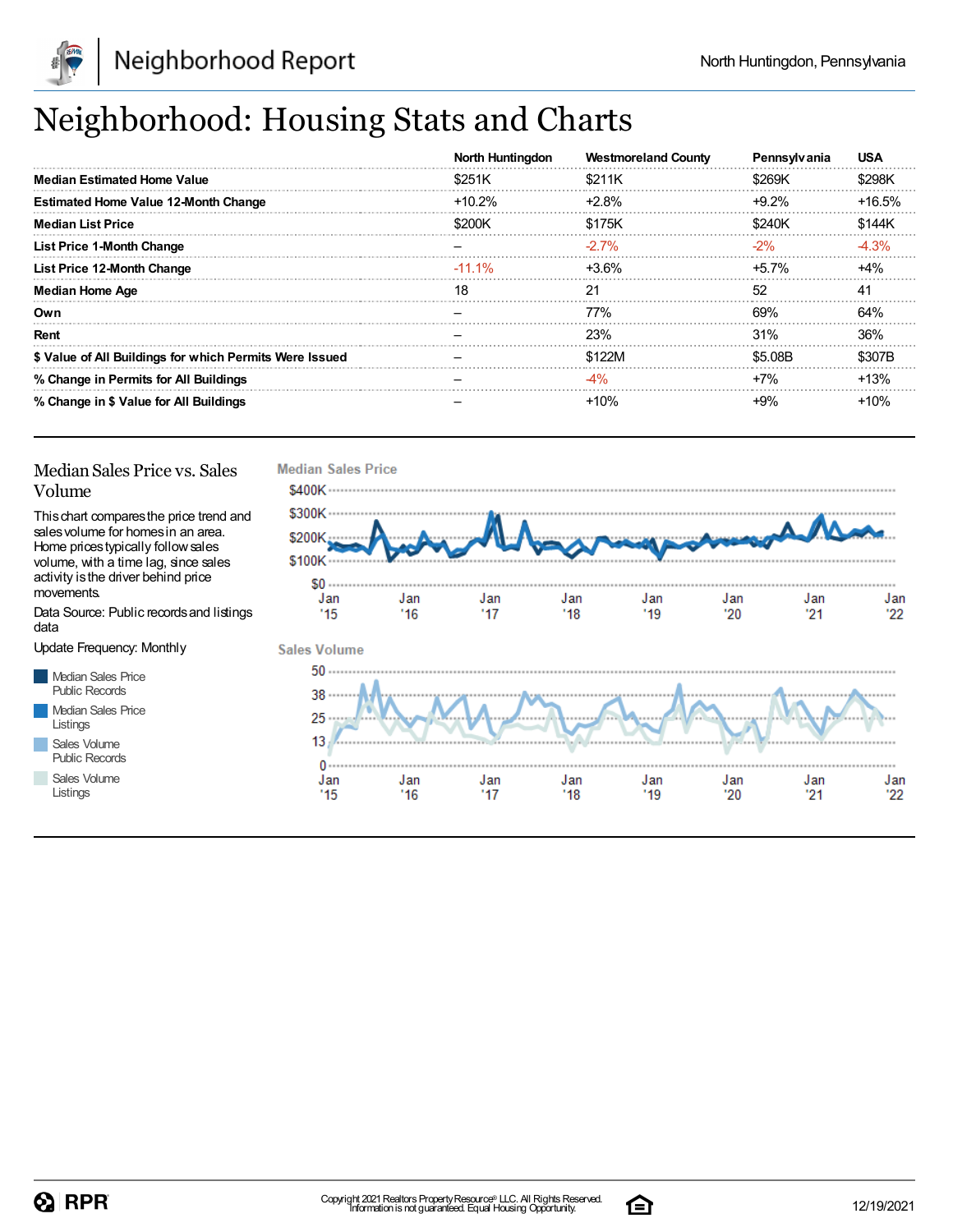

#### Median Listing Price vs. Listing Volume

Thischart comparesthe listing price and listing volume for homesin an area. Listing prices often follow listing volume, with a time lag, because supply can drive price movements.

Data Source: On- and off-market listings sources

Update Frequency: Monthly

**Median List Price** Listing Volume



#### Price Range of Homes Sold

Thischart showsthe distribution of homes reported sold in the past six monthswithin different price rangesin the area of your search. The amount shown for the subject property is sold data where available, or the property's estimated value when salesdata are unavailable (such asa non-disclosure state) or provided in range format.

Data Source: Public records data Update Frequency: Monthly

Sales Count By Price Range

#### Price per Square Foot of Homes Sold

Thischart showsthe distribution of homes reported sold in the past six monthsat different pricesper square foot (living area sourced from public records).

Data Source: Public records data

Update Frequency: Monthly

Sales Count By Price Per Sq Ft





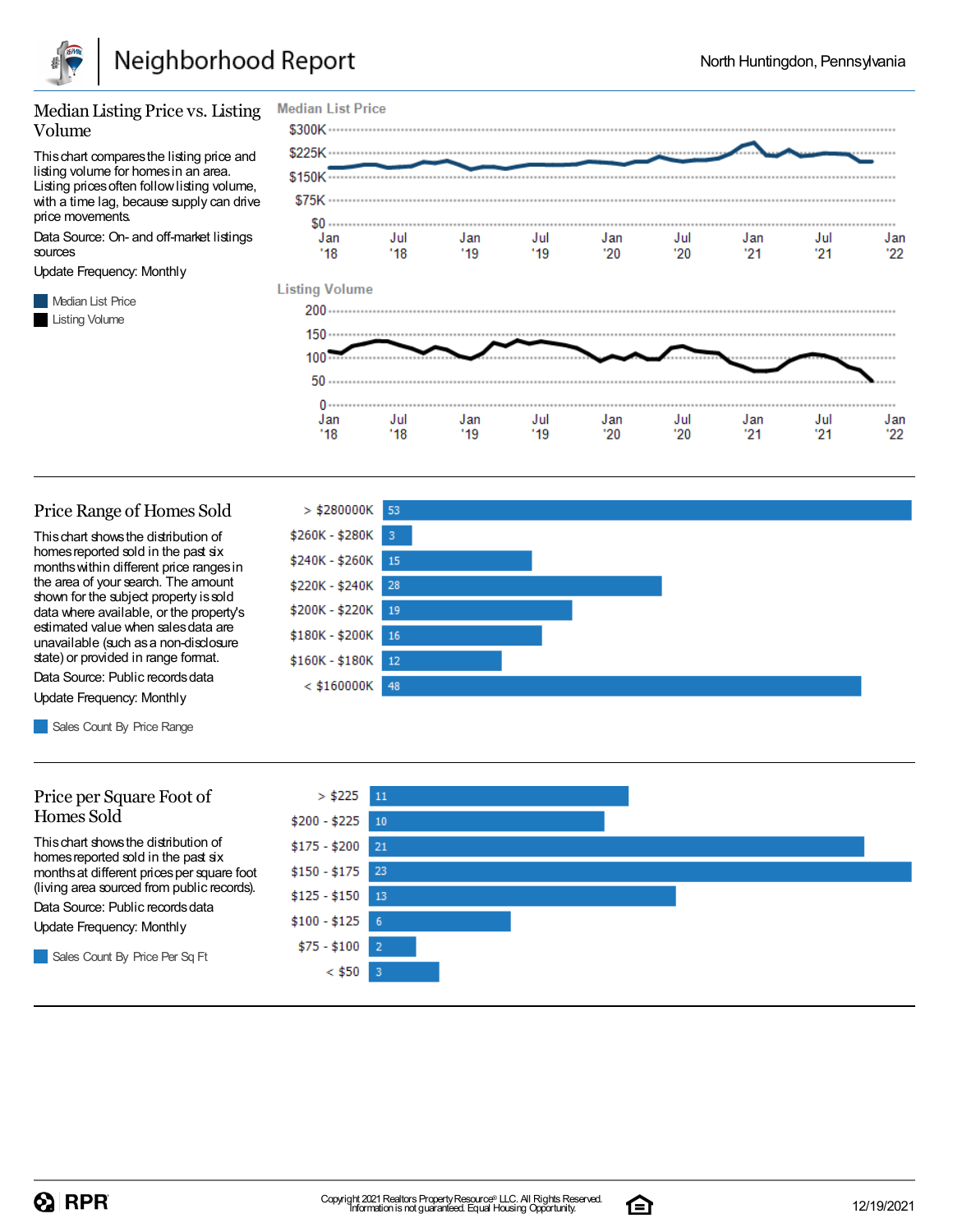

### Neighborhood Report





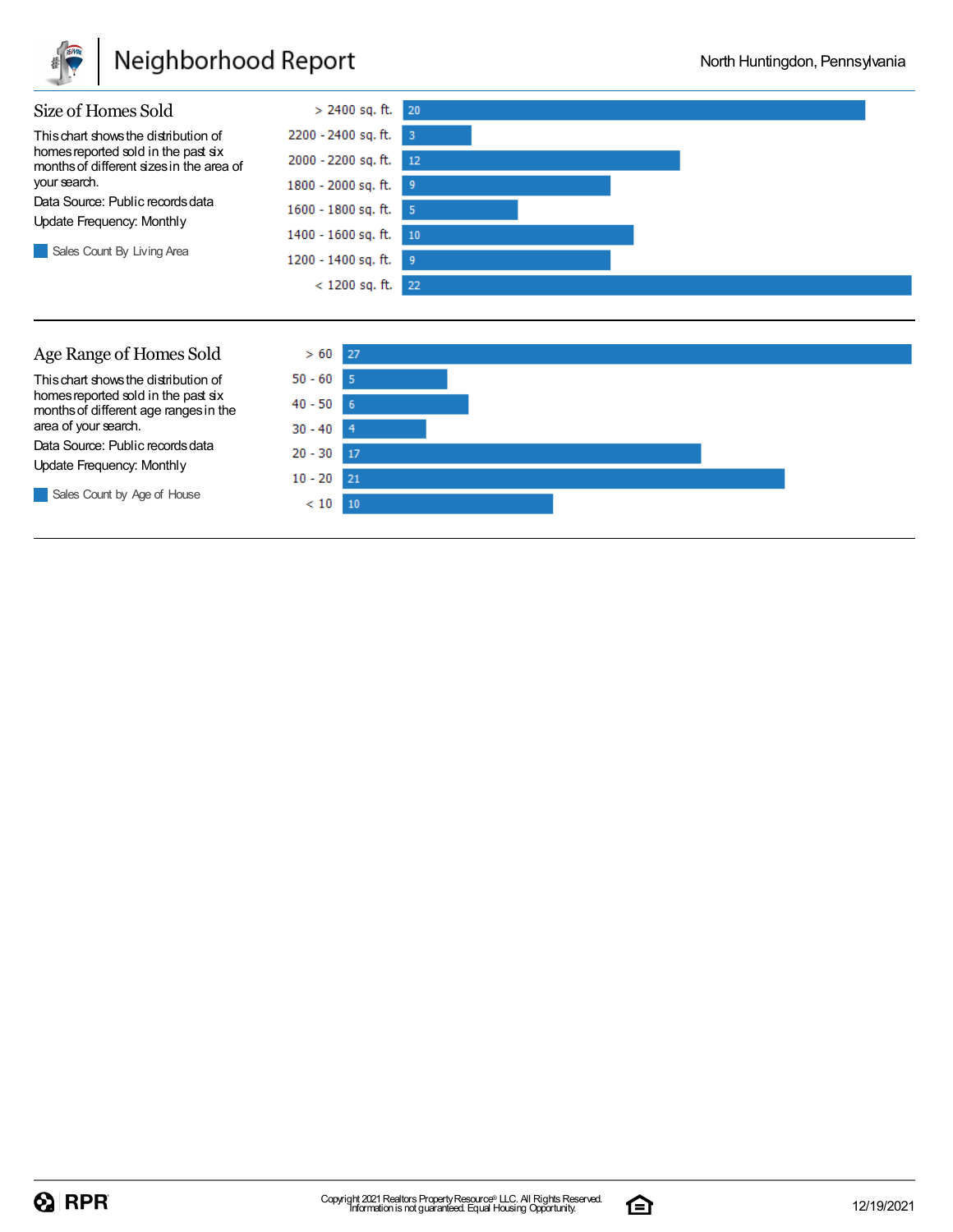

## Neighborhood: People Stats and Charts

|                                     | <b>Westmoreland County</b> |         | JSA  |
|-------------------------------------|----------------------------|---------|------|
|                                     |                            | 12.8M   | 325M |
| Population Density per Sq Mi        |                            | 286     |      |
| <b>Population Change since 2010</b> | $-1.9%$                    | $+3.4%$ | 7.7% |
| <b>Median Age</b>                   |                            |         |      |
| Male / Female Ratio                 |                            |         |      |

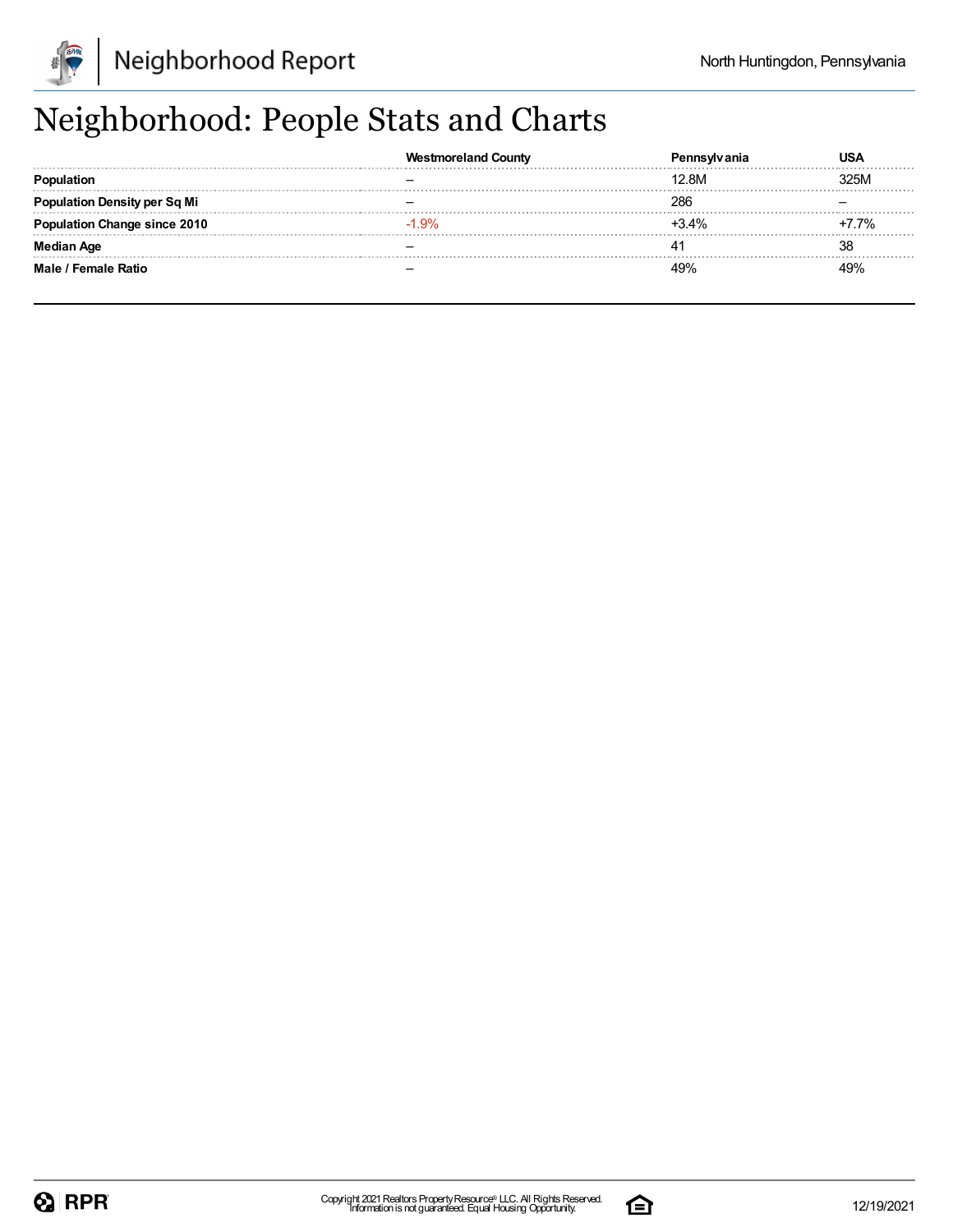

## Neighborhood Report

| <b>Education Levels of</b><br>Population                                                           | <b>Less Than 9th Grade</b><br>Pennsylvania<br>3.2% |  |
|----------------------------------------------------------------------------------------------------|----------------------------------------------------|--|
| This chart shows the educational<br>achievement levels of adults in an area,                       | USA 5.1%                                           |  |
| compared with other geographies.                                                                   | 9-12th Grade/No Diploma                            |  |
| Data Source: U.S. Census American<br>Community Survey via Esri, 2020<br>Update Frequency: Annually | Pennsylvania<br>6.3%                               |  |
|                                                                                                    | USA<br>6.9%                                        |  |
|                                                                                                    | <b>High School Graduate</b>                        |  |
|                                                                                                    | Pennsylvania 34.7%                                 |  |
|                                                                                                    | <b>USA</b><br>27.0%                                |  |
|                                                                                                    | <b>Associate Degree</b>                            |  |
|                                                                                                    | Pennsylvania<br>24.4%                              |  |
|                                                                                                    | USA<br>28.9%                                       |  |
|                                                                                                    | <b>Bachelor's Degree</b>                           |  |
|                                                                                                    | Pennsylvania<br>19.0%                              |  |
|                                                                                                    | USA 19.8%                                          |  |
|                                                                                                    | At Least a College Education                       |  |
|                                                                                                    | Pennsylvania 31.4%                                 |  |
|                                                                                                    | USA<br>32.2%                                       |  |
|                                                                                                    | <b>Grad/Professional Degree</b>                    |  |
|                                                                                                    | Pennsylvania<br>12.4%                              |  |
|                                                                                                    | 12.4%<br><b>USA</b>                                |  |
|                                                                                                    |                                                    |  |

### Presidential Voting Pattern

This chart shows how residents of a county voted in the 2020 presidential election.

Data Source: USElectionAtlas.org Update Frequency: Quadrennially

Votes Democrat 52.1% Votes Republican 46.7%

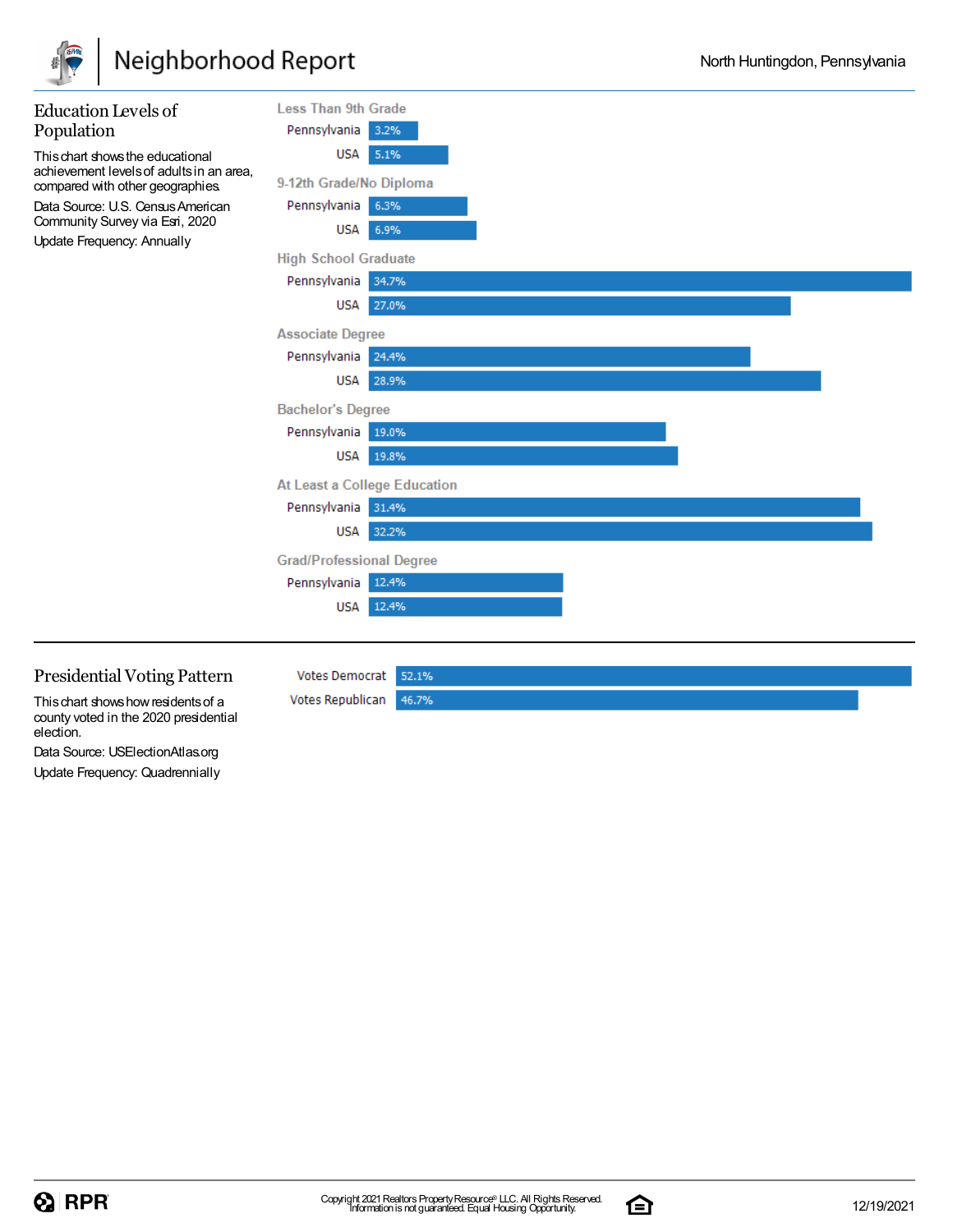

## Neighborhood: Economic Stats and Charts

|                                                                            | North Huntingdon | <b>Westmoreland County</b>               | Pennsylvania | <b>USA</b> |
|----------------------------------------------------------------------------|------------------|------------------------------------------|--------------|------------|
| <b>Income Per Capita</b>                                                   |                  | \$34,274                                 | \$34,352     | \$34,103   |
| <b>Median Household Income</b>                                             |                  | \$60,471                                 | \$61,744     | \$62,843   |
| <b>Unemployment Rate</b>                                                   |                  | 4.6%                                     | 4.9%         | 4.6%       |
| <b>Unemployment Number</b>                                                 |                  | 8.05K                                    | 305K         |            |
| <b>Employment Number</b>                                                   |                  |                                          | 5.96M        |            |
| <b>Labor Force Number</b>                                                  |                  |                                          | 6.27M        |            |
| <b>Unemployment Rate</b>                                                   |                  | 9.0% …………………………………………………………………………………………… |              |            |
|                                                                            |                  |                                          |              |            |
| This chart shows the unemployment<br>trend in the area of your search. The | 8.0%             |                                          |              |            |
| unemployment rate is an important driver<br>behind the housing market.     | 7.0%             |                                          |              |            |
| Data Source: Bureau of Labor Statistics                                    | 6.0%             |                                          |              |            |
| Update Frequency: Monthly                                                  |                  |                                          |              |            |
| <b>Westmoreland County</b>                                                 | 4.0%             |                                          |              |            |
| Pennsylvania                                                               | Oct              | Jan                                      | Jul<br>Apr   | Oct        |
| <b>USA</b>                                                                 | '20              |                                          | '21          |            |

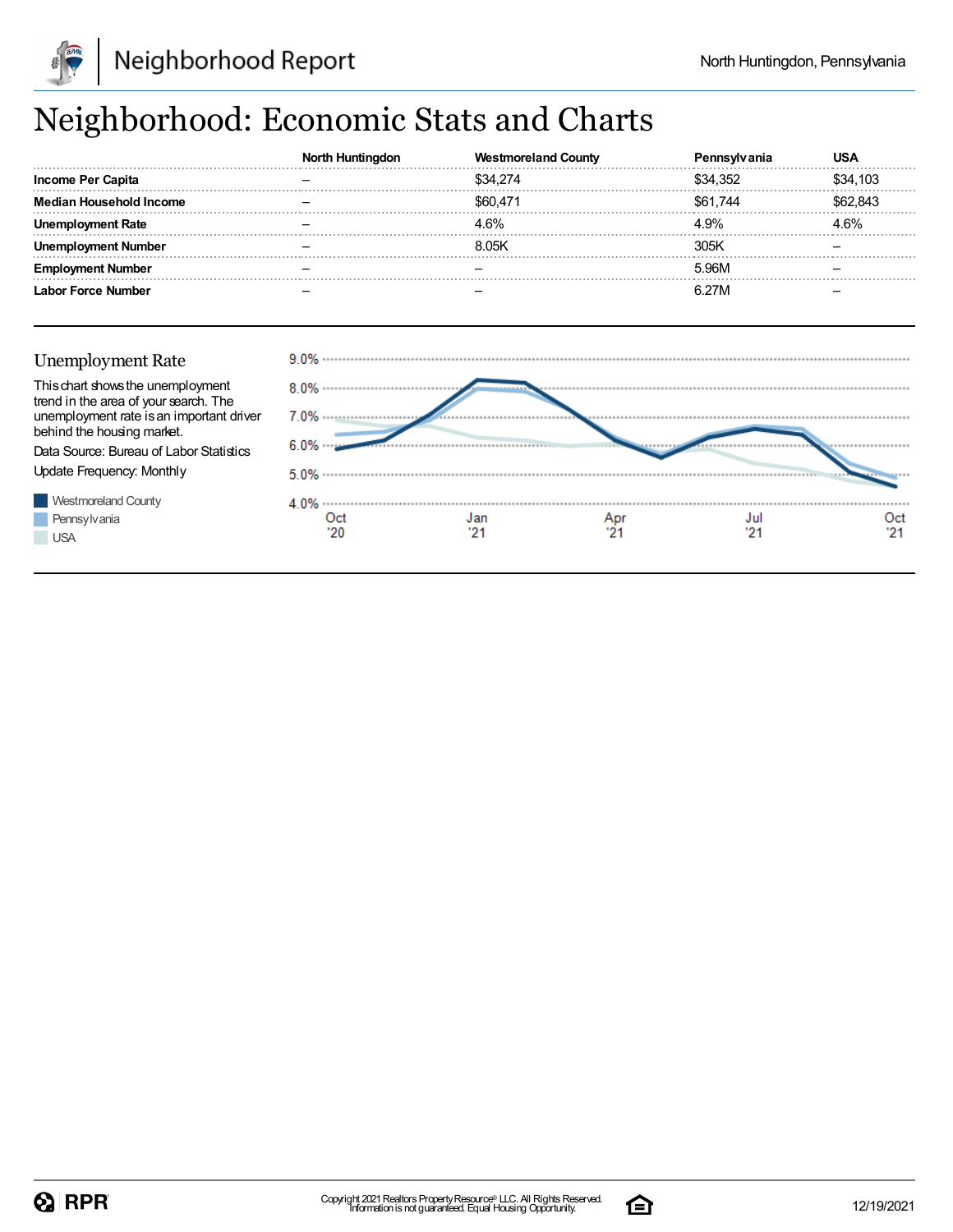

## Neighborhood: Quality of Life Stats and Charts

Quality of Life in–

|                                                         | North Huntinadon | <b>Westmoreland County</b> |       |       |
|---------------------------------------------------------|------------------|----------------------------|-------|-------|
| Elevation (in feet)                                     |                  | .884                       |       |       |
| Annual Rainfall (in inches)                             |                  |                            | 41.91 |       |
| Annual Snowfall (in inches)                             |                  |                            | 45.69 |       |
| Days of Full Sun (per year)                             |                  | 67                         | 73    |       |
| Travel Time to Work (in minutes)                        |                  | ־כ                         |       | דר    |
| <b>Water Quality - Health Violations</b>                |                  |                            |       |       |
| <b>Water Quality - Monitoring and Report Violations</b> |                  |                            |       |       |
| <b>Superfund Sites</b>                                  |                  |                            | 136   | 2 402 |
| <b>Brownfield Sites</b>                                 |                  | res                        | res   | Yes   |